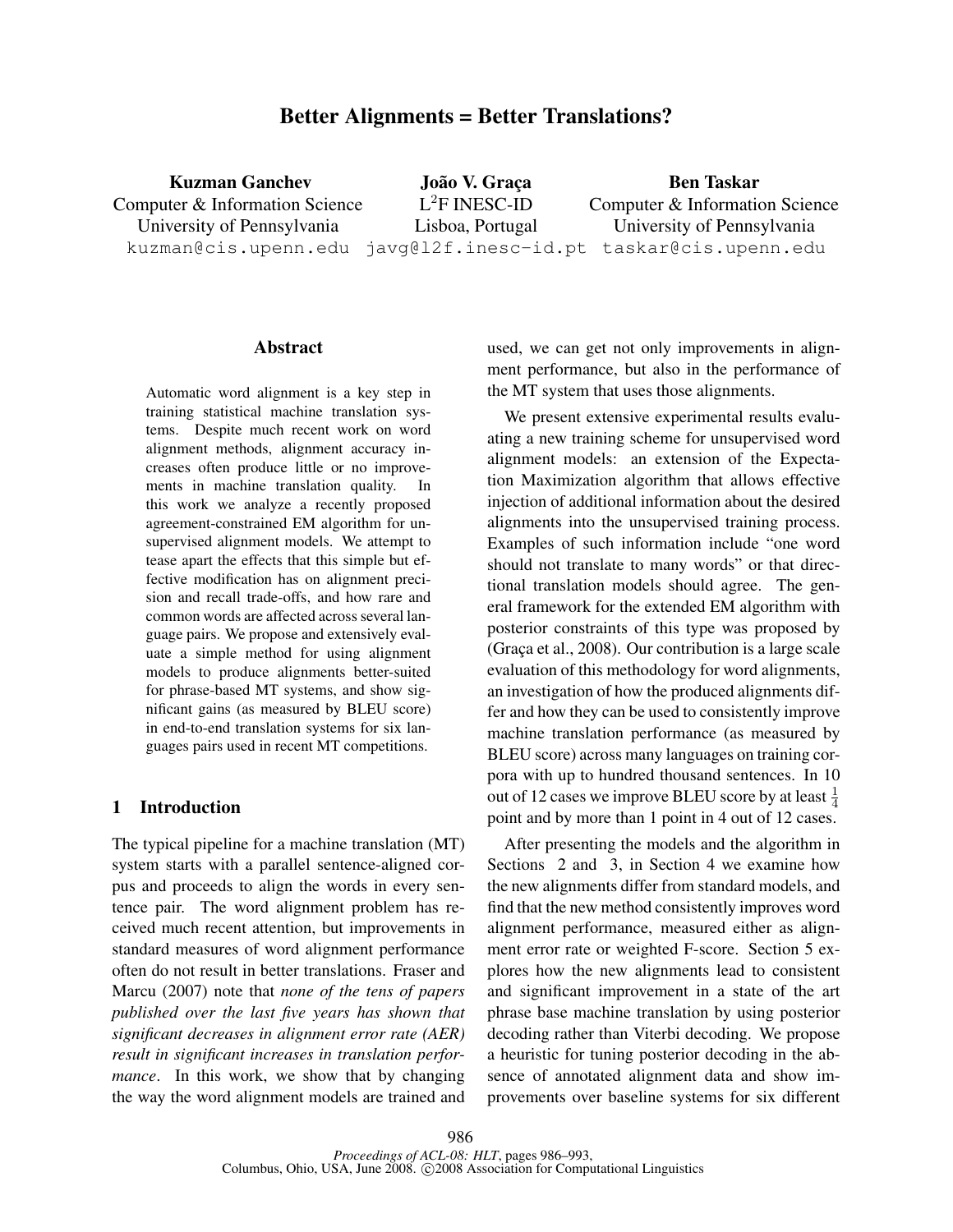language pairs used in recent MT competitions.

# 2 Statistical word alignment

Statistical word alignment (Brown et al., 1994) is the task identifying which words are translations of each other in a bilingual sentence corpus. Figure 2 shows two examples of word alignment of a sentence pair. Due to the ambiguity of the word alignment task, it is common to distinguish two kinds of alignments (Och and Ney, 2003). Sure alignments (S), represented in the figure as squares with borders, for single-word translations and possible alignments (P), represented in the figure as alignments without boxes, for translations that are either not exact or where several words in one language are translated to several words in the other language. Possible alignments can can be used either to indicated optional alignments, such as the translation of an idiom, or disagreement between annotators. In the figure red/black dots indicates correct/incorrect predicted alignment points.

### 2.1 Baseline word alignment models

We focus on the hidden Markov model (HMM) for alignment proposed by (Vogel et al., 1996). This is a generalization of IBM models 1 and 2 (Brown et al., 1994), where the transition probabilities have a first-order Markov dependence rather than a zerothorder dependence. The model is an HMM, where the hidden states take values from the source language words and generate target language words according to a translation table. The state transitions depend on the distance between the source language words. For source sentence s the probability of an alignment a and target sentence t can be expressed as:

$$
p(\mathbf{t}, \mathbf{a} \mid \mathbf{s}) = \prod_{j} p_d(a_j | a_j - a_{j-1}) p_t(\mathbf{t}_j | \mathbf{s}_{a_j}), \tag{1}
$$

where  $a_i$  is the index of the hidden state (source language index) generating the target language word at index  $j$ . As usual, a "null" word is added to the source sentence. Figure 1 illustrates the mapping between the usual HMM notation and the HMM alignment model.

### 2.2 Baseline training

All word alignment models we consider are normally trained using the Expectation Maximization



Figure 1: Illustration of an HMM for word alignment.

(EM) algorithm (Dempster et al., 1977). The EM algorithm attempts to maximize the marginal likelihood of the observed data (s, t pairs) by repeatedly finding a maximal lower bound on the likelihood and finding the maximal point of the lower bound. The lower bound is constructed by using posterior probabilities of the hidden alignments (a) and can be optimized in closed form from expected sufficient statistics computed from the posteriors. For the HMM alignment model, these posteriors can be efficiently calculated by the Forward-Backward algorithm.

### 3 Adding agreement constraints

Graça et al. (2008) introduce an augmentation of the EM algorithm that uses constraints on posteriors to guide learning. Such constraints are useful for several reasons. As with any unsupervised induction method, there is no guarantee that the maximum likelihood parameters correspond to the intended meaning for the hidden variables, that is, more accurate alignments using the resulting model. Introducing additional constraints into the model often results in intractable decoding and search errors (e.g., IBM models 4+). The advantage of only constraining the posteriors during training is that the model remains simple while respecting more complex requirements. For example, constraints might include "one word should not translate to many words" or that translation is approximately symmetric.

The modification is to add a KL-projection step after the E-step of the EM algorithm. For each sentence pair instance  $x = (s, t)$ , we find the posterior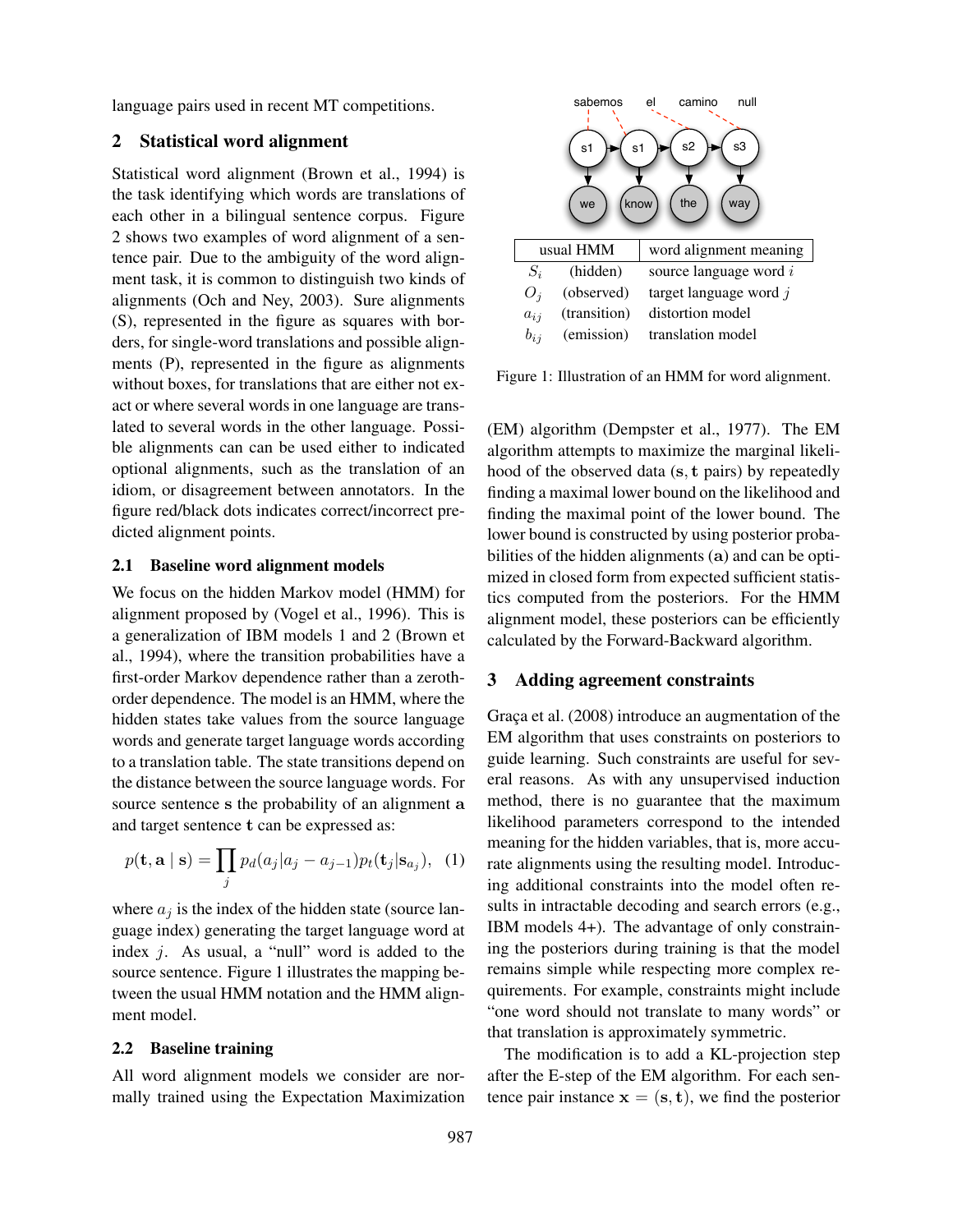distribution  $p_{\theta}(\mathbf{z}|\mathbf{x})$  (where z are the alignments). In regular EM,  $p_{\theta}(\mathbf{z}|\mathbf{x})$  is used to complete the data and compute expected counts. Instead, we find the distribution q that is as close as possible to  $p_{\theta}(\mathbf{z}|\mathbf{x})$  in KL subject to constraints specified in terms of expected values of features  $f(x, z)$ 

$$
\underset{q}{\arg\min} \, \text{KL}(q(\mathbf{z}) \, || \, p_{\theta}(\mathbf{z}|\mathbf{x})) \, \text{ s.t. } \, \mathbf{E}_{q}[\mathbf{f}(\mathbf{x}, \mathbf{z})] \leq \mathbf{b}. \tag{2}
$$

The resulting distribution  $q$  is then used in place of  $p_{\theta}(\mathbf{z}|\mathbf{x})$  to compute sufficient statistics for the M-step. The algorithm converges to a local maxi- $\sum_{\mathbf{z}} p_{\theta}(\mathbf{z}, \mathbf{x})$ , penalized by the KL distance of the mum of the log of the marginal likelihood,  $p_{\theta}(\mathbf{x}) =$ posteriors  $p_{\theta}(\mathbf{z}|\mathbf{x})$  from the feasible set defined by the constraints (Graça et al.,  $2008$ ):

$$
\mathbf{E}_{\mathbf{x}}[\log p_{\theta}(\mathbf{x}) - \min_{q: \mathbf{E}_{q}[\mathbf{f}(\mathbf{x}, \mathbf{z})] \leq \mathbf{b}} \mathrm{KL}(q(\mathbf{z}) || p_{\theta}(\mathbf{z}|\mathbf{x}))],
$$

where  $E_x$  is expectation over the training data. They suggest how this framework can be used to encourage two word alignment models to agree during training. We elaborate on their description and provide details of implementation of the projection in Equation 2.

### 3.1 Agreement

Most MT systems train an alignment model in each direction and then heuristically combine their predictions. In contrast, Graça et al. encourage the models to agree by training them concurrently. The intuition is that the errors that the two models make are different and forcing them to agree rules out errors only made by one model. This is best exhibited in the rare word alignments, where onesided "garbage-collection" phenomenon often occurs (Moore, 2004). This idea was previously proposed by (Matusov et al., 2004; Liang et al., 2006) although the the objectives differ.

In particular, consider a feature that takes on value 1 whenever source word  $i$  aligns to target word  $j$  in the forward model and -1 in the backward model. If this feature has expected value 0 under the mixture of the two models, then the forward model and backward model agree on how likely source word  $i$  is to align to target word  $j$ . More formally denote the forward model  $\vec{p}$  (z) and backward model  $\vec{p}$  (z) where  $\vec{p}$ (z) = 0 for z  $\notin \vec{Z}$  and  $\vec{p}$ (z) = 0 for z  $\notin \vec{Z}$  $\frac{P(z)}{Z}$  and  $\overline{Z}$  are possible forward and backward alignments). Define a mixture  $p(z) = \frac{1}{2} \overrightarrow{p}(z) + \frac{1}{2} \overleftarrow{p}(z)$ 

for  $z \in \overleftarrow{Z} \cup \overrightarrow{Z}$ . Restating the constraints that enforce agreement in this setup:  $E_q[f(x, z)] = 0$  with

$$
f_{ij}(\mathbf{x}, \mathbf{z}) = \begin{cases} 1 & \mathbf{z} \in \mathbf{Z} \text{ and } z_{ij} = 1 \\ -1 & \mathbf{z} \in \mathbf{Z} \text{ and } z_{ij} = 1 \\ 0 & \text{otherwise} \end{cases}.
$$

# 3.2 Implementation

EM training of hidden Markov models for word alignment is described elsewhere (Vogel et al., 1996), so we focus on the projection step:

$$
\underset{q}{\arg\min} \, \text{KL}(q(\mathbf{z}) \, || \, p_{\theta}(\mathbf{z}|\mathbf{x})) \, \text{ s.t. } \, \mathbf{E}_{q}[\mathbf{f}(\mathbf{x}, \mathbf{z})] = 0. \tag{3}
$$

The optimization problem in Equation 3 can be efficiently solved in its dual formulation:

$$
\arg\min_{\lambda}\log\sum_{\mathbf{z}}p_{\theta}(\mathbf{z} \mid \mathbf{x})\exp\{\lambda^{\top}\mathbf{f}(\mathbf{x}, \mathbf{z})\}\qquad(4)
$$

where we have solved for the primal variables  $q$  as:

$$
q_{\lambda}(\mathbf{z}) = p_{\theta}(\mathbf{z} \mid \mathbf{x}) \exp\{\lambda^{\top} \mathbf{f}(\mathbf{x}, \mathbf{z})\}/Z, \quad (5)
$$

with  $Z$  a normalization constant that ensures  $q$  sums to one. We have only one dual variable per constraint, and we optimize them by taking a few gradient steps. The partial derivative of the objective in Equation 4 with respect to feature  $i$  is simply  $\mathbf{E}_{q_{\lambda}}[\mathbf{f}_i(\mathbf{x}, \mathbf{z})]$ . So we have reduced the problem to computing expectations of our features under the model  $q$ . It turns out that for the agreement features, this reduces to computing expectations under the normal HMM model. To see this, we have by the definition of  $q_{\lambda}$  and  $p_{\theta}$ ,

$$
q_{\lambda}(\mathbf{z}) = \frac{\overrightarrow{p}(\mathbf{z} \mid \mathbf{x}) + \overleftarrow{p}(\mathbf{z} \mid \mathbf{x})}{2} \exp{\lambda^{\top} \mathbf{f}(\mathbf{x}, \mathbf{z})}/Z
$$
  
= 
$$
\frac{\overrightarrow{q}(\mathbf{z}) + \overleftarrow{q}(\mathbf{z})}{2}.
$$

(To make the algorithm simpler, we have assumed that the expectation of the feature  $f_0(\mathbf{x}, \mathbf{z})$  = {1 if  $z \in \overrightarrow{Z}$ ; −1 if  $z \in \overleftarrow{Z}$ } is set to zero to ensure that the two models  $\overrightarrow{q}$ ,  $\overleftarrow{q}$  are each properly normalized.) For  $\overrightarrow{q}$ , we have: ( $\overleftarrow{q}$  is analogous)

$$
\overrightarrow{p}(\mathbf{z} \mid \mathbf{x})e^{\lambda^{\top} \mathbf{f}(\mathbf{x}, \mathbf{z})}
$$
\n
$$
= \prod_{j} \overrightarrow{p}_d(a_j | a_j - a_{j-1}) \overrightarrow{p}_t(\mathbf{t}_j | \mathbf{s}_a) \prod_{ij} e^{\lambda_{ij} f_{ij}(\mathbf{x}, z_{ij})}
$$
\n
$$
= \prod_{j, i=a_j} \overrightarrow{p}_d(i | i - a_{j-1}) \overrightarrow{p}_t(\mathbf{t}_j | \mathbf{s}_i) e^{\lambda_{ij} f_{ij}(\mathbf{x}, z_{ij})}
$$
\n
$$
= \prod_{j, i=a_j} \overrightarrow{p}_d(i | i - a_{j-1}) \overrightarrow{p}'_t(\mathbf{t}_j | \mathbf{s}_i).
$$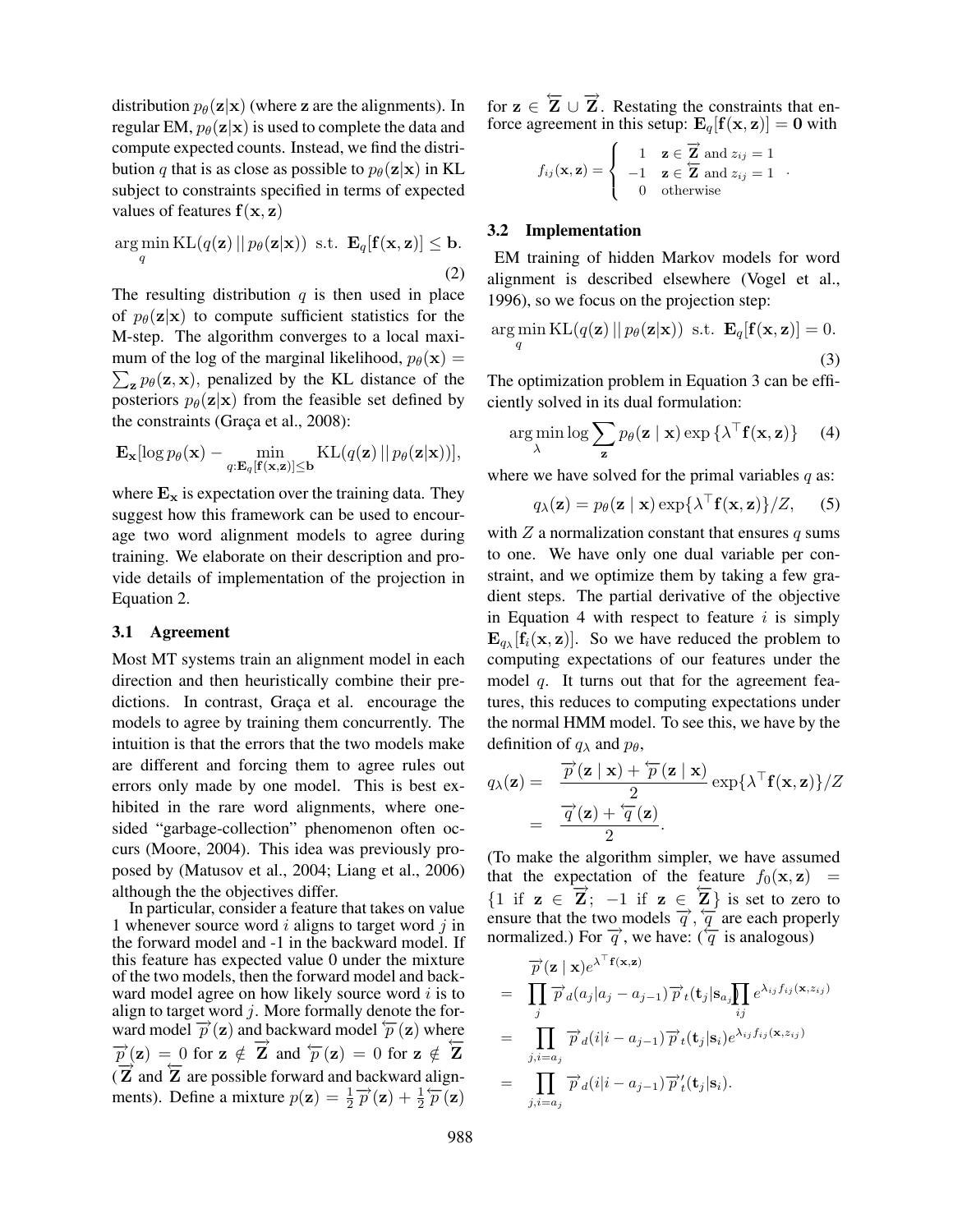Where we have let  $\overrightarrow{p}_t'(\mathbf{t}_j | \mathbf{s}_i) = \overrightarrow{p}_t(\mathbf{t}_j | \mathbf{s}_i) e^{\lambda_{ij}}$ , and retained the same form for the model. The final projection step is detailed in Algorithm1.

| <b>Algorithm 1</b> AgreementProjection( $\overrightarrow{p}$ , $\overleftarrow{p}$ )                                                             |
|--------------------------------------------------------------------------------------------------------------------------------------------------|
| 1: $\lambda_{ij} \leftarrow 0 \ \forall i, j$                                                                                                    |
| 2: for T iterations do                                                                                                                           |
| $\overrightarrow{p}_t(j i) \leftarrow \overrightarrow{p}_t(\mathbf{t}_i \mathbf{s}_i)e^{\lambda_{ij}} \quad \forall i, j$<br>3:                  |
| 4: $\overleftarrow{p}_t(i j) \leftarrow \overleftarrow{p}_t(\mathbf{s}_i \mathbf{t}_j)e^{-\lambda_{ij}}$ $\forall i, j$                          |
| 5: $\vec{q} \leftarrow$ forwardBackward $(\vec{p}'_t, \vec{p}_d)$                                                                                |
| 6: $\overleftarrow{q} \leftarrow$ forwardBackward $(\overleftarrow{p}'_t, \overleftarrow{p}_d)$                                                  |
| $\lambda_{ij} \leftarrow \lambda_{ij} - \mathbf{E}_{\overrightarrow{a}}[a_i = j] + \mathbf{E}_{\overleftarrow{a}}[a_j = i] \ \forall i, j$<br>7: |
| 8: end for                                                                                                                                       |
| 9: <b>return</b> $(\overrightarrow{q}, \overleftarrow{q})$                                                                                       |
|                                                                                                                                                  |

# 3.3 Decoding

After training, we want to extract a single alignment from the distribution over alignments allowable for the model. The standard way to do this is to find the most probable alignment, using the Viterbi algorithm. Another alternative is to use posterior decoding. In posterior decoding, we compute for each source word  $i$  and target word  $j$  the posterior probability under our model that  $i$  aligns to  $j$ . If that probability is greater than some threshold, then we include the point  $i - j$  in our final alignment. There are two main differences between posterior decoding and Viterbi decoding. First, posterior decoding can take better advantage of model uncertainty: when several likely alignment have high probability, posteriors accumulate confidence for the edges common to many good alignments. Viterbi, by contrast, must commit to one high-scoring alignment. Second, in posterior decoding, the probability that a



Figure 2: An example of the output of HMM trained on 100k the EPPS data. Left: Baseline training. Right: Using agreement constraints.

target word aligns to none or more than one word is much more flexible: it depends on the tuned threshold.

# 4 Word alignment results

We evaluated the agreement HMM model on two corpora for which hand-aligned data are widely available: the Hansards corpus (Och and Ney, 2000) of English/French parliamentary proceedings and the Europarl corpus (Koehn, 2002) with EPPS annotation (Lambert et al., 2005) of English/Spanish. Figure 2 shows two machine-generated alignments of a sentence pair. The black dots represent the machine alignments and the shading represents the human annotation (as described in the previous section), on the left using the regular HMM model and on the right using our agreement constraints. The figure illustrates a problem known as garbage collection (Brown et al., 1993), where rare source words tend to align to many target words, since the probability mass of the rare word translations can be hijacked to fit the sentence pair. Agreement constraints solve this problem, because forward and backward models cannot agree on the garbage collection solution.

Graça et al. (2008) show that alignment error rate (Och and Ney, 2003) can be improved with agreement constraints. Since AER is the standard metric for alignment quality, we reproduce their results using all the sentences of length at most 40. For the Hansards corpus we improve from 15.35 to 7.01 for the English  $\rightarrow$  French direction and from 14.45 to 6.80 for the reverse. For English  $\rightarrow$  Spanish we improve from 28.20 to 19.86 and from 27.54 to 19.18 for the reverse. These values are competitive with other state of the art systems (Liang et al., 2006).

Unfortunately, as was shown by Fraser and Marcu (2007) AER can have weak correlation with translation performance as measured by BLEU score (Papineni et al., 2002), when the alignments are used to train a phrase-based translation system. Consequently, in addition to AER, we focus on precision and recall.

Figure 3 shows the change in precision and recall with the amount of provided training data for the Hansards corpus. We see that agreement constraints improve both precision and recall when we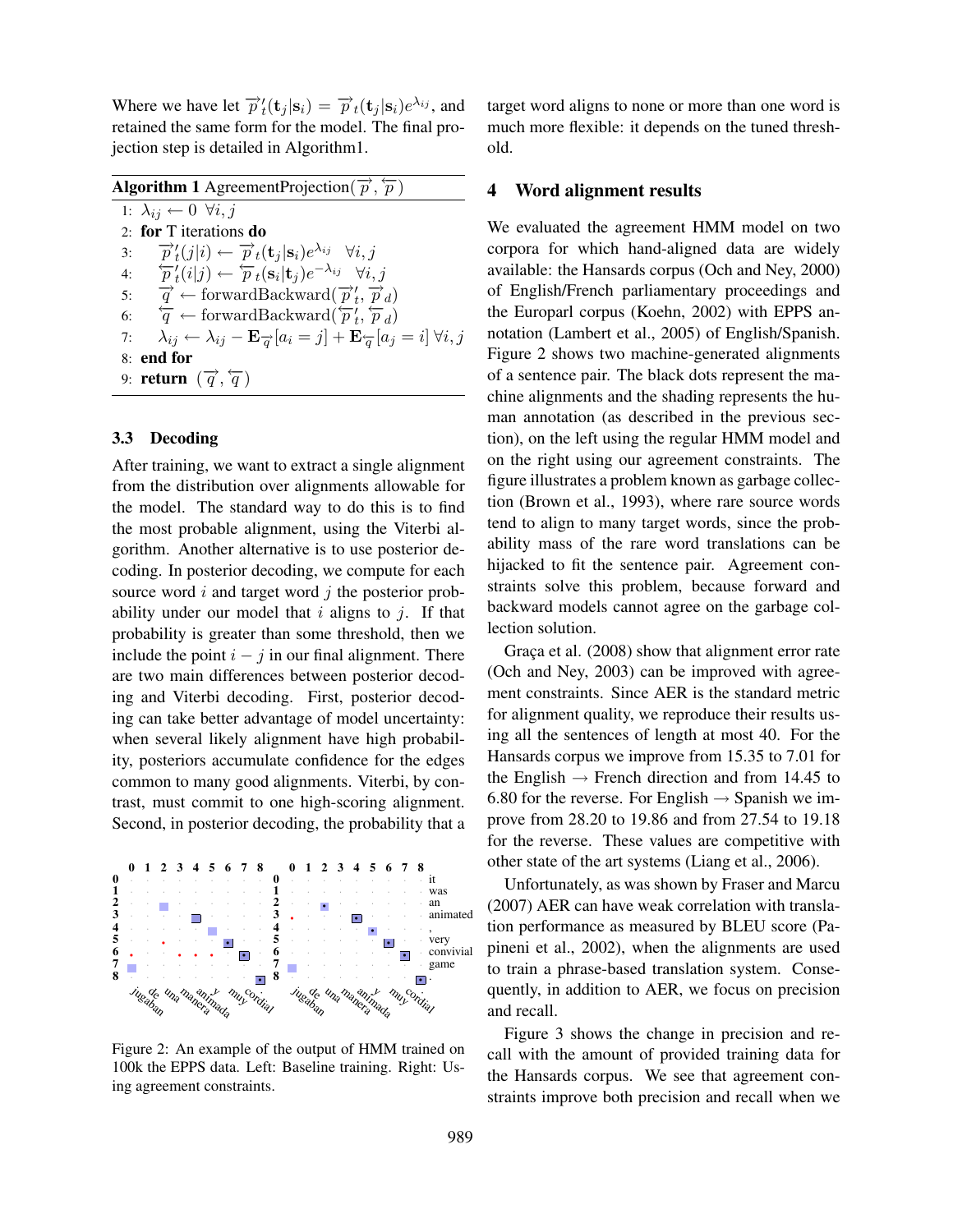

Figure 3: Effect of posterior constraints on precision (left) and recall (right) learning curves for Hansards  $En \rightarrow Fr.$ 



Figure 4: Left: Precision. Right: Recall. Learning curves for Hansards En→Fr split by rare (at most 5 occurances) and common words.

use Viterbi decoding, with larger improvements for small amounts of training data. We see a similar improvement on the EPPS corpus.

Motivated by the garbage collection problem, we also analyze common and rare words separately. Figure 4 shows precision and recall learning curves for rare and common words. We see that agreement constraints improve precision but not recall of rare words and improve recall but not precision of common words.

As described above an alternative to Viterbi decoding is to accept all alignments that have probability above some threshold. By changing the threshold, we can trade off precision and recall. Figure 5 compares this tradeoff for the baseline and agreement model. We see that the precision/recall curve for agreement is entirely above the baseline curve, so for any recall value we can achieve higher precision than the baseline for either corpus. In Figure 6 we break down the same analysis into rare and non rare words.

Figure 7 shows an example of the same sentence, using the same model where in one case Viterbi decoding was used and in the other case Posterior decoding tuned to minimize AER on a development set



Figure 5: Precision and recall trade-off for posterior decoding with varying threshold. Left: Hansards En→Fr. Right: EPPS En→Es.



Figure 6: Precision and recall trade-off for posterior on Hansards En→Fr. Left: rare words only. Right: common words only.

was used. An interesting difference is that by using posterior decoding one can have n-n alignments as shown in the picture.

A natural question is how to tune the threshold in order to improve machine translation quality. In the next section we evaluate and compare the effects of the different alignments in a phrase based machine translation system.

# 5 Phrase-based machine translation

In this section we attempt to investigate whether our improved alignments produce improved machine



Figure 7: An example of the output of HMM trained on 100k the EPPS data using agreement HMM. Left: Viterbi decoding. Right: Posterior decoding tuned to minimize AER. The addition is *en-firstly* and *tenemos-have*.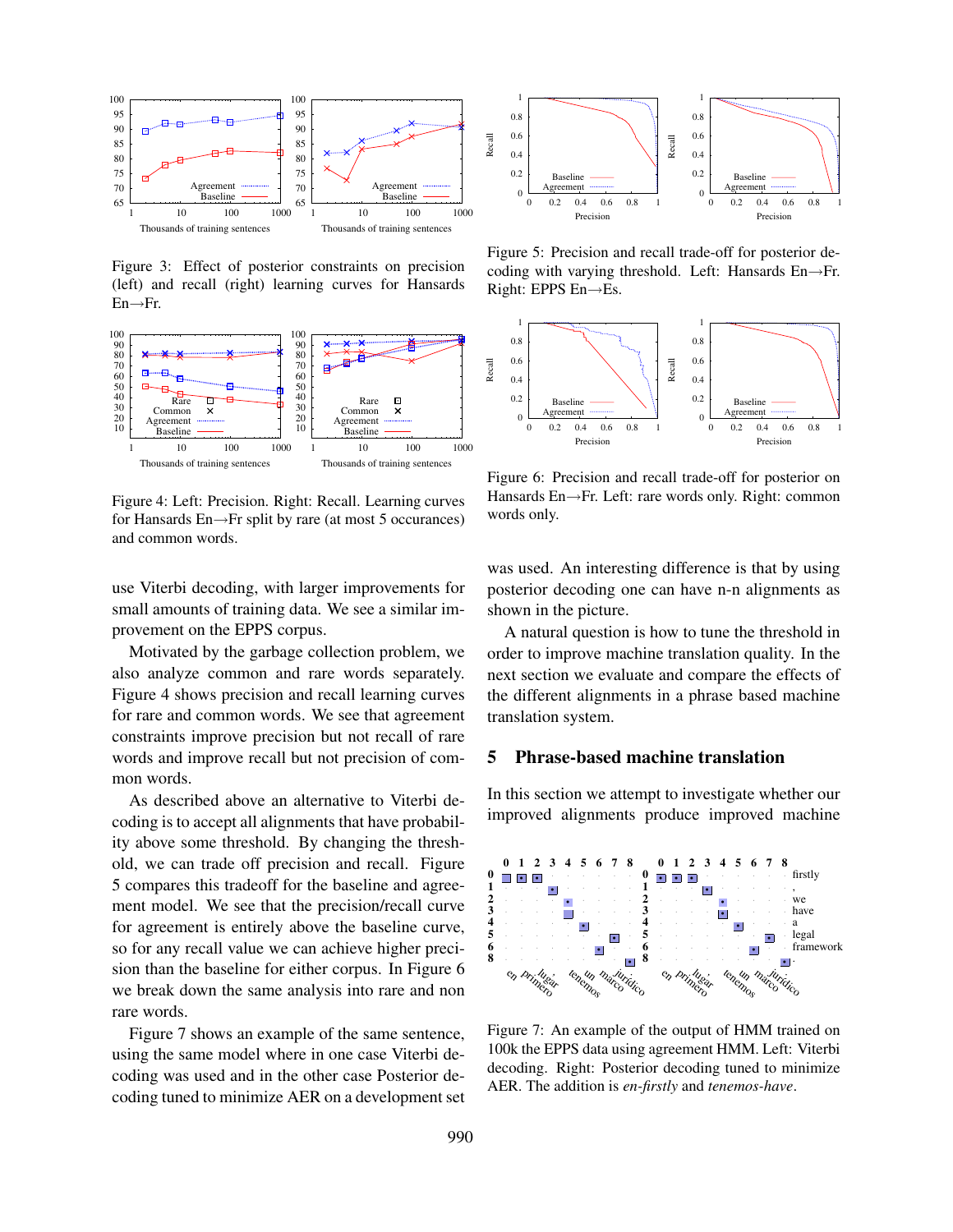translation. In particular we fix a state of the art machine translation system<sup>1</sup> and measure its performance when we vary the supplied word alignments. The baseline system uses GIZA model 4 alignments and the open source Moses phrase-based machine translation toolkit<sup>2</sup>, and performed close to the best at the competition last year.

For all experiments the experimental setup is as follows: we lowercase the corpora, and train language models from all available data. The reasoning behind this is that even if bilingual texts might be scarce in some domain, monolingual text should be relatively abundant. We then train the competing alignment models and compute competing alignments using different decoding schemes. For each alignment model and decoding type we train Moses and use MERT optimization to tune its parameters on a development set. Moses is trained using the grow-diag-final-and alignment symmetrization heuristic and using the default distance base distortion model. We report BLEU scores using a script available with the baseline system. The competing alignment models are GIZA Model 4, our implementation of the baseline HMM alignment and our agreement HMM. We would like to stress that the fair comparison is between the performance of the baseline HMM and the agreement HMM, since Model 4 is more complicated and can capture more structure. However, we will see that for moderate sized data the agreement HMM performs better than both its baseline and GIZA Model 4.

#### 5.1 Corpora

In addition to the Hansards corpus and the Europarl English-Spanish corpus, we used four other corpora for the machine translation experiments. Table 1 summarizes some statistics of all corpora. The German and Finnish corpora are also from Europarl, while the Czech corpus contains news commentary. All three were used in recent ACL workshop shared tasks and are available online<sup>3</sup>. The Italian corpus consists of transcribed speech in the travel domain and was used in the 2007 workshop on spoken language translation<sup>4</sup>. We used the development and

| Corpus | Train | Len  | Test | Rare $(\% )$ | Unk $(\%)$  |
|--------|-------|------|------|--------------|-------------|
| En, Fr | 1018  | 17.4 | 1000 | 0.3.<br>0.4  | 0.1, 0.2    |
| En, Es | 126   | 21.0 | 2000 | 0.3.<br>0.5  | 0.3<br>0.2. |
| En, Fi | 717   | 21.7 | 2000 | 2.5<br>0.4.  | 1.8<br>0.2. |
| En, De | 883   | 21.5 | 2000 | 0.3.<br>0.5  | 0.2.<br>0.3 |
| En, Cz | 57    | 23.0 | 2007 | 6.6<br>2.3.  | 1.3, 3.9    |
| En, It | 20    | 9.4  | 500  | 6.2<br>3.1,  | 1.4, 2.9    |

Table 1: Statistics of the corpora used in MT evaluation. The training size is measured in thousands of sentences and Len refers to average (English) sentence length. Test is the number of sentences in the test set. Rare and Unk are the percentage of tokens in the test set that are rare and unknown in the training data, for each language.



Figure 8: BLEU score as the amount of training data is increased on the Hansards corpus for the best decoding method for each alignment model.

tests sets from the workshops when available. For Italian corpus we used dev-set 1 as development and dev-set 2 as test. For Hansards we randomly chose 1000 and 500 sentences from test 1 and test 2 to be testing and development sets respectively.

Table 1 summarizes the size of the training corpus in thousands of sentences, the average length of the English sentences as well as the size of the testing corpus. We also report the percentage of tokens in the test corpus that are rare or not encountered in the training corpus.

#### 5.2 Decoding

Our initial experiments with Viterbi decoding and posterior decoding showed that for our agreement model posterior decoding could provide better alignment quality. When labeled data is available, we can tune the threshold to minimize AER. When labeled data is not available we use a different heuristic to

<sup>1</sup>www.statmt.org/wmt07/baseline.html

<sup>2</sup>www.statmt.org/moses/

<sup>3</sup>http://www.statmt.org

<sup>4</sup>http://iwslt07.itc.it/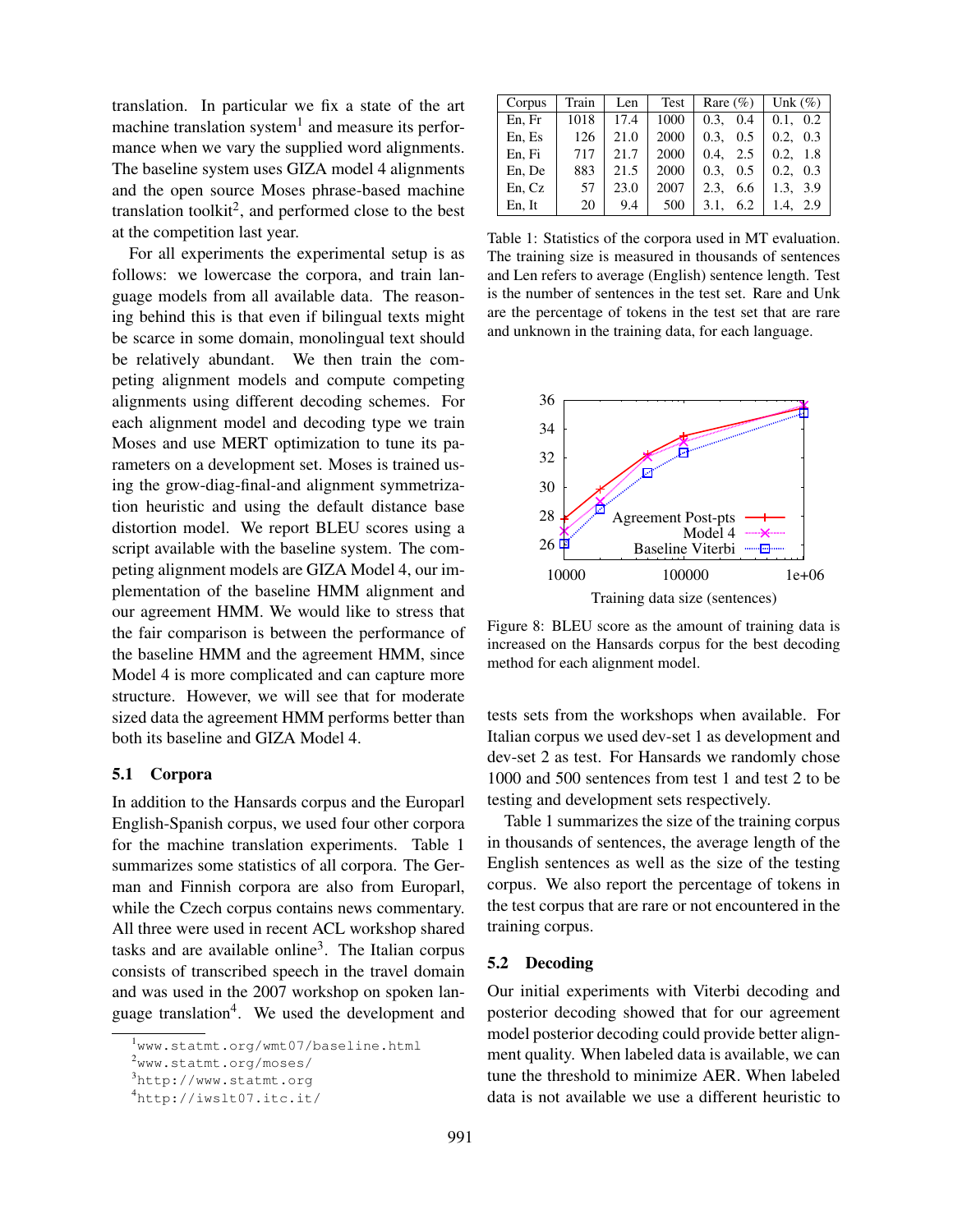tune the threshold: we choose a threshold that gives the same number of aligned points as Viterbi decoding produces. In principle, we would like to tune the threshold by optimizing BLEU score on a development set, but that is impractical for experiments with many pairs of languages. We call this heuristic posterior-points decoding. As we shall see, it performs well in practice.

# 5.3 Training data size

The HMM alignment models have a smaller parameter space than GIZA Model 4, and consequently we would expect that they would perform better when the amount of training data is limited. We found that this is generally the case, with the margin by which we beat model 4 slowly decreasing until a crossing point somewhere in the range of  $10^5$  -  $10^6$  sentences. We will see in section 5.3.1 that the Viterbi decoding performs best for the baseline HMM model, while posterior decoding performs best for our agreement HMM model. Figure 8 shows the BLEU score for the baseline HMM, our agreement model and GIZA Model 4 as we vary the amount of training data from  $10<sup>4</sup>$  -  $10<sup>6</sup>$  sentences. For all but the largest data sizes we outperform Model 4, with a greater margin at lower training data sizes. This trend continues as we lower the amount of training data further. We see a similar trend with other corpora.

### 5.3.1 Small to Medium Training Sets

Our next set of experiments look at our performance in both directions across our 6 corpora, when we have small to moderate amounts of training data: for the language pairs with more than 100,000 sentences, we use only the first 100,000 sentences. Table 2 shows the performance of all systems on these datasets. In the table, post-pts and post-aer stand for posterior-points decoding and posterior decoding tuned for AER. With the notable exception of Czech and Italian, our system performs better than or comparable to both baselines, even though it uses a much more limited model than GIZA's Model 4. The small corpora for which our models do not perform as well as GIZA are the ones with a lot of rare words. We suspect that the reason for this is that we do not implement smoothing, which has been shown to be important, especially in situations with a lot of rare words.

|    |          | $X \rightarrow En$ |                     | $En \rightarrow X$ |                     |
|----|----------|--------------------|---------------------|--------------------|---------------------|
|    |          | Base               | Agree               | Base               | Agree               |
|    | GIZA M4  | 23.92              |                     | 17.89              |                     |
| De | Viterbi  | 24.08              | 23.59               | 18.15              | 18.13               |
|    | post-pts | 24.24              | $24.65^{(+)}$       | 18.18              | $18.45^{(+)}$       |
|    | GIZA M4  | 18.29              |                     | 11.05              |                     |
| Fi | Viterbi  | 18.79              | 18.38               | 11.17              | 11.54               |
|    | post-pts | 18.88              | $19.45^{(++)}$      | 11.47              | $12.48^{(++)}$      |
|    | GIZA M4  | 33.12              |                     | 26.90              |                     |
| Fr | Viterbi  | 32.42              | 32.15               | 25.85              | 25.48               |
|    | post-pts | 33.06              | $33.09^{(\approx)}$ | 25.94              | $26.54^{(+)}$       |
|    | post-aer | 31.81              | $33.53^{(+)}$       | 26.14              | $26.68^{(+)}$       |
|    | GIZA M4  | 30.24              |                     | 30.09              |                     |
| Es | Viterbi  | 29.65              | 30.03               | 29.76              | 29.85               |
|    | post-pts | 29.91              | $30.22^{(++)}$      | 29.71              | $30.16^{(+)}$       |
|    | post-aer | 29.65              | $30.34^{(++)}$      | 29.78              | $30.20^{(+)}$       |
|    | GIZA M4  | 51.66              |                     | 41.99              |                     |
| It | Viterbi  | 52.20              | 52.09               | 41.40              | 41.28               |
|    | post-pts | 51.06              | $51.14^{(-)}$       | 41.63              | $41.79^{(\approx)}$ |
|    | GIZA M4  | 22.78              |                     | 12.75              |                     |
| Cz | Viterbi  | 21.25              | 21.89               | 12.23              | 12.33               |
|    | post-pts | 21.37              | $22.51^{(++)}$      | 12.16              | $12.47^{(+)}$       |

Table 2: BLEU scores for all language pairs using up to 100k sentences. Results are after MERT optimization. The marks  $(++)$  and  $(+)$  denote that agreement with posterior decoding is better by 1 BLEU point and 0.25 BLEU points respectively than the best baseline HMM model; analogously for  $(-)$ ,  $(-)$ ; while  $(≈)$  denotes smaller differences.

#### 5.3.2 Larger Training Sets

For four of the corpora we have more than 100 thousand sentences. The performance of the systems on all the data is shown in Table 3. German is not included because MERT optimization did not complete in time. We see that even on over a million instances, our model sometimes performs better than GIZA model 4, and always performs better than the baseline HMM.

### 6 Conclusions

In this work we have evaluated agreementconstrained EM training for statistical word alignment models. We carefully studied its effects on word alignment recall and precision. Agreement training has a different effect on rare and common words, probably because it fixes different types of errors. It corrects the garbage collection problem for rare words, resulting in a higher precision. The recall improvement in common words